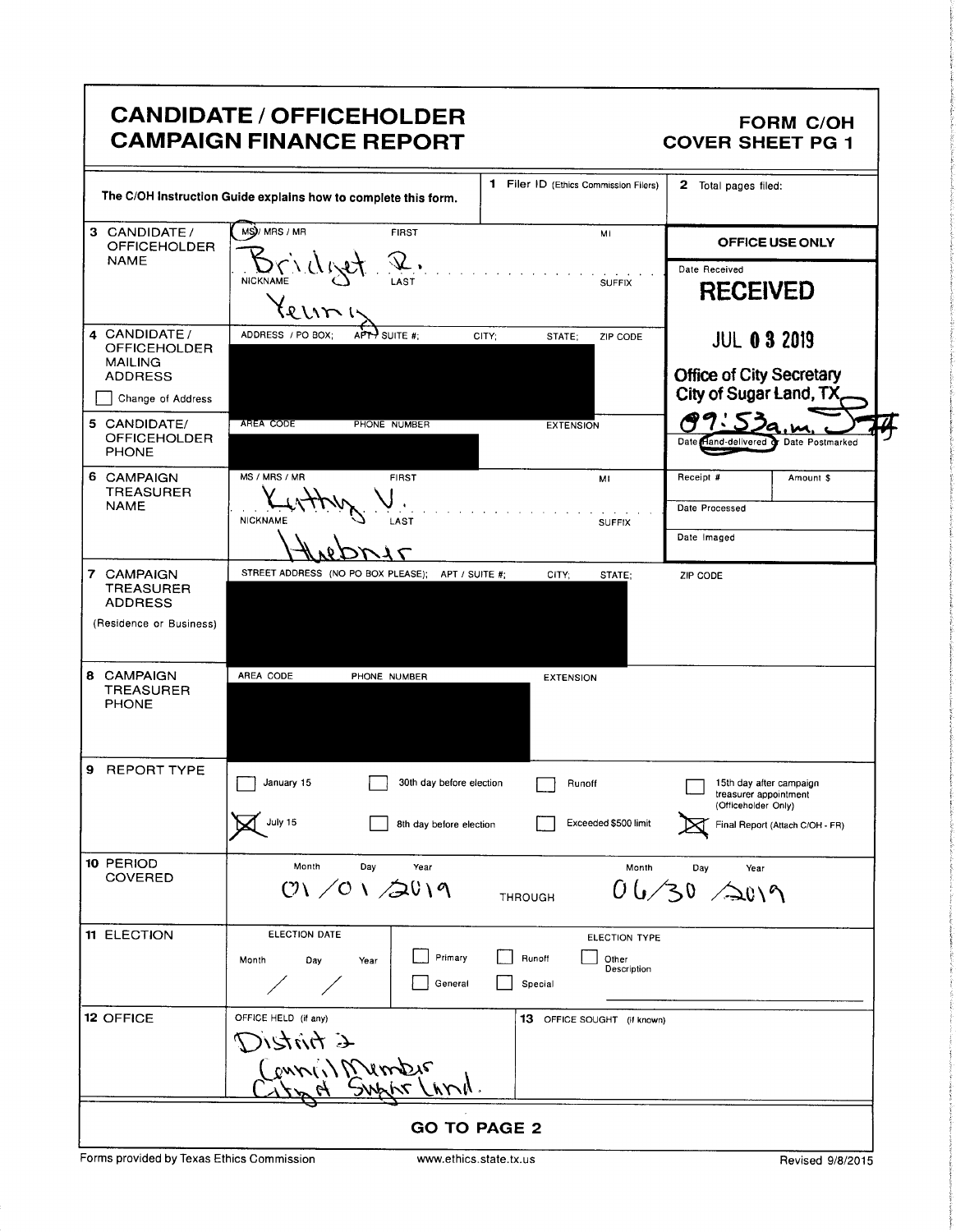## CANDIDATE / OFFICEHOLDER **CAMPAIGN FINANCE REPORT**

## FORM C/OH<br>COVER SHEET PG 2

| 14 C/OH NAME                                              | Janney. Dtwnie                                                                                                                                                                                                                                                                                                                                                                                  |                                                                                      | 15 Filer ID (Ethics Commission Filers)                                                                                                                       |  |  |
|-----------------------------------------------------------|-------------------------------------------------------------------------------------------------------------------------------------------------------------------------------------------------------------------------------------------------------------------------------------------------------------------------------------------------------------------------------------------------|--------------------------------------------------------------------------------------|--------------------------------------------------------------------------------------------------------------------------------------------------------------|--|--|
| <b>16 NOTICE FROM</b><br><b>POLITICAL</b><br>COMMITTEE(S) | THIS BOX IS FOR NOTICE OF POLIROAL CONTRIBUTIONS ACCEPTED OR POLITICAL EXPENDITURES MADE BY POLITICAL COMMITTEES TO<br>SUPPORT THE CANDIDATE / OFFICEHOLDER. THESE EXPENDITURES MAY HAVE BEEN MADE WITHOUT THE CANDIDATE'S OR OFFICEHOLDER'S<br>KNOWLEDGE OR CONSENT. CANDIDATES AND OFFICEHOLDERS ARE REQUIRED TO REPORT THIS INFORMATION ONLY IF THEY RECEIVE NOTICE<br>OF SUCH EXPENDITURES. |                                                                                      |                                                                                                                                                              |  |  |
|                                                           | <b>COMMITTEE TYPE</b>                                                                                                                                                                                                                                                                                                                                                                           | <b>COMMITTEE NAME</b>                                                                |                                                                                                                                                              |  |  |
|                                                           | GENERAL                                                                                                                                                                                                                                                                                                                                                                                         |                                                                                      |                                                                                                                                                              |  |  |
|                                                           | SPECIFIC                                                                                                                                                                                                                                                                                                                                                                                        | <b>COMMITTEE ADDRESS</b>                                                             |                                                                                                                                                              |  |  |
|                                                           |                                                                                                                                                                                                                                                                                                                                                                                                 | COMMITTEE CAMPAIGN TREASURER NAME                                                    |                                                                                                                                                              |  |  |
| <b>Additional Pages</b>                                   |                                                                                                                                                                                                                                                                                                                                                                                                 |                                                                                      |                                                                                                                                                              |  |  |
|                                                           |                                                                                                                                                                                                                                                                                                                                                                                                 | COMMITTEE CAMPAIGN TREASURER ADDRESS                                                 |                                                                                                                                                              |  |  |
|                                                           |                                                                                                                                                                                                                                                                                                                                                                                                 |                                                                                      |                                                                                                                                                              |  |  |
| <b>17 CONTRIBUTION</b><br><b>TOTALS</b>                   | 1.<br>TOTAL POLITICAL CONTRIBUTIONS OF \$50 OR LESS (OTHER THAN<br>PLEDGES, LOANS, OR GUARANTEES OF LOANS), UNLESS ITEMIZED                                                                                                                                                                                                                                                                     |                                                                                      |                                                                                                                                                              |  |  |
|                                                           | 2.                                                                                                                                                                                                                                                                                                                                                                                              | TOTAL POLITICAL CONTRIBUTIONS<br>(OTHER THAN PLEDGES, LOANS, OR GUARANTEES OF LOANS) | S                                                                                                                                                            |  |  |
| <b>EXPENDITURE</b><br><b>TOTALS</b>                       | 3.<br>TOTAL POLITICAL EXPENDITURES OF \$100 OR LESS,<br>UNLESS ITEMIZED                                                                                                                                                                                                                                                                                                                         | \$                                                                                   |                                                                                                                                                              |  |  |
|                                                           | 4.                                                                                                                                                                                                                                                                                                                                                                                              | TOTAL POLITICAL EXPENDITURES                                                         | \$<br>609.23                                                                                                                                                 |  |  |
| <b>CONTRIBUTION</b><br><b>BALANCE</b>                     | 5.<br>TOTAL POLITICAL CONTRIBUTIONS MAINTAINED AS OF THE LAST DAY<br>OF REPORTING PERIOD                                                                                                                                                                                                                                                                                                        | \$                                                                                   |                                                                                                                                                              |  |  |
| <b>OUTSTANDING</b><br><b>LOAN TOTALS</b>                  | 6.<br>TOTAL PRINCIPAL AMOUNT OF ALL OUTSTANDING LOANS AS OF THE<br>LAST DAY OF THE REPORTING PERIOD                                                                                                                                                                                                                                                                                             | S                                                                                    |                                                                                                                                                              |  |  |
| <b>18 AFFIDAVIT</b>                                       |                                                                                                                                                                                                                                                                                                                                                                                                 |                                                                                      |                                                                                                                                                              |  |  |
| l co                                                      | THOMAS HERCULES HARRIS III<br>Notary ID # 126517278<br>My Commission Expires<br>May 13, 2020                                                                                                                                                                                                                                                                                                    | under Title 15, Election Code.                                                       | I swear, or affirm, under penalty of perjury, that the accompanying report is<br>true and correct and includes all information required to be reported by me |  |  |
|                                                           |                                                                                                                                                                                                                                                                                                                                                                                                 |                                                                                      | Signature of Candidate or Officeholder                                                                                                                       |  |  |
| AFFIX NOTARY STAMP / SEALABOVE                            |                                                                                                                                                                                                                                                                                                                                                                                                 |                                                                                      |                                                                                                                                                              |  |  |
| Sworn to and subscribed before me, by the said            |                                                                                                                                                                                                                                                                                                                                                                                                 | ridaet                                                                               | RD<br>this the                                                                                                                                               |  |  |
| day<br>.of                                                | 20                                                                                                                                                                                                                                                                                                                                                                                              | to certify which, witness my hand and seal of office.                                |                                                                                                                                                              |  |  |
|                                                           |                                                                                                                                                                                                                                                                                                                                                                                                 |                                                                                      |                                                                                                                                                              |  |  |
| Signature of officer administering oath                   |                                                                                                                                                                                                                                                                                                                                                                                                 | Printed name of officer administering oath                                           | Title of officer administering oath                                                                                                                          |  |  |

Forms provided by Texas Ethics Commission www.ethics.state.tx.us Revised 9/8/2015